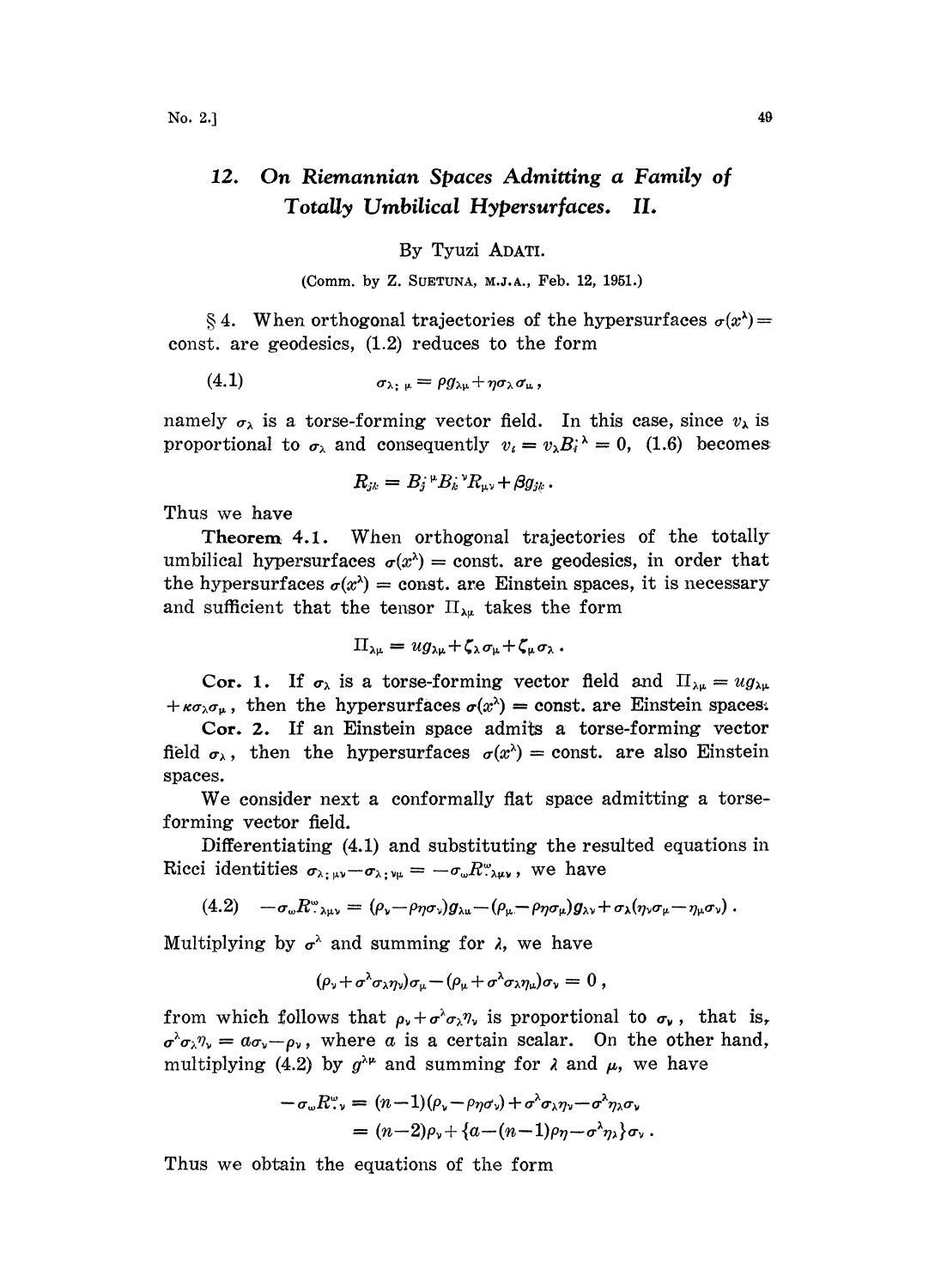50 T. ADATI. [Vol. 27,

 $\sigma_{\omega} \Pi^{\omega}_{\nu} = \rho_{\nu} + b \sigma_{\nu}$ , where  $\frac{1}{n-2}\Bigl\{\frac{R}{2(n-1)} + a - (n-1)\rho_{\eta} - \sigma^{\lambda}\eta_{\lambda}\Bigr\}\,.$ 

However, by virtue of  $C_{\mu\nu\omega}^{\lambda} = 0$ ,

$$
- \sigma_{\omega} R^{\omega}_{\ \lambda\mu\nu} = \Pi_{\lambda\mu} \sigma_{\nu} - \Pi_{\lambda\nu} \sigma_{\mu} + g_{\lambda\mu} \sigma_{\omega} \Pi^{\omega}_{\ \nu} - g_{\lambda\nu} \sigma_{\omega} \Pi^{\omega}_{\ \nu}
$$
  
= 
$$
(\Pi_{\lambda\mu} + bg_{\lambda\mu}) \sigma_{\nu} - (\Pi_{\lambda\nu} + bg_{\lambda\nu}) \sigma_{\mu}
$$

$$
+ \rho_{\nu} g_{\lambda\mu} - \rho_{\mu} g_{\lambda\nu} .
$$

Comparing with  $(4.2)$ , we have

$$
\left\{\Pi_{\lambda\mu}+(b+\rho\eta)g_{\lambda\mu}-\frac{1}{\sigma^{\omega}\sigma_{\omega}}\sigma_{\lambda}\rho_{\mu}\right\}\sigma_{\nu} -\left\{\Pi_{\lambda\nu}+(b+\rho\eta)g_{\lambda\nu}-\frac{1}{\sigma^{\omega}\sigma_{\omega}}\sigma_{\lambda}\rho_{\nu}\right\}\sigma_{\mu}=0.
$$

Consequently  $\mathcal{H}_{\lambda\mu}$  takes the form

$$
\Pi_{\lambda\mu}=ug_{\lambda\mu}+\zeta_{\lambda}\sigma_{\mu}+\zeta_{\mu}\sigma_{\lambda}.
$$

Hence from the theorem 4.1 we know that the hypersurfaces  $\sigma$  = const. are Einstein spaces. However since the totally umbilical surface in a conformally flat space is also conformally flat, the hypersurfaces  $\sigma(x^{\lambda})$  = const. are conformally flat and consequently of constant Riemann curvature. Thus we have

Theorem 4.2. When a conformally flat space admits a torseforming vector field  $\sigma_{\lambda}$ , the hypersurfaces  $\sigma(x^{\lambda})$  const, are of constant Riemann curvature  $(n > 3)$ .

5. The fundamental quadratic differential form of the space admitting a torse-forming vector field is given by the form<sup>2</sup>

(5.1) 
$$
ds^{2} = \rho(x^{\lambda})^{-2} f_{ij}(x^{k}) dx^{i} dx^{j} + (dx^{n})^{2}
$$

$$
(i, j, k = 1, 2, ..., n-1),
$$

for a suitable coordinate system. Consequently the fundamental tensor becomes

$$
g_{ij} = \rho^{-2} f_{ij} , \qquad g_{in} = 0 , \qquad g_{nn} = 1 ,
$$
  

$$
g^{ij} = \rho^{2} f^{ij} , \qquad g^{in} = 0 , \qquad g^{nn} = 1 ,
$$

where  $f^{ij}f_{jk} = \delta^i_k$ .

The fundamental tensor  $\bar{g}_{ij}$  of the hypersurfaces  $x^* = \text{const.}$  is equal to  $g_{ij}$ . If we denote the Christoffel symbols of the second kind, curvature tensor, Ricci tensor and scalar curvature with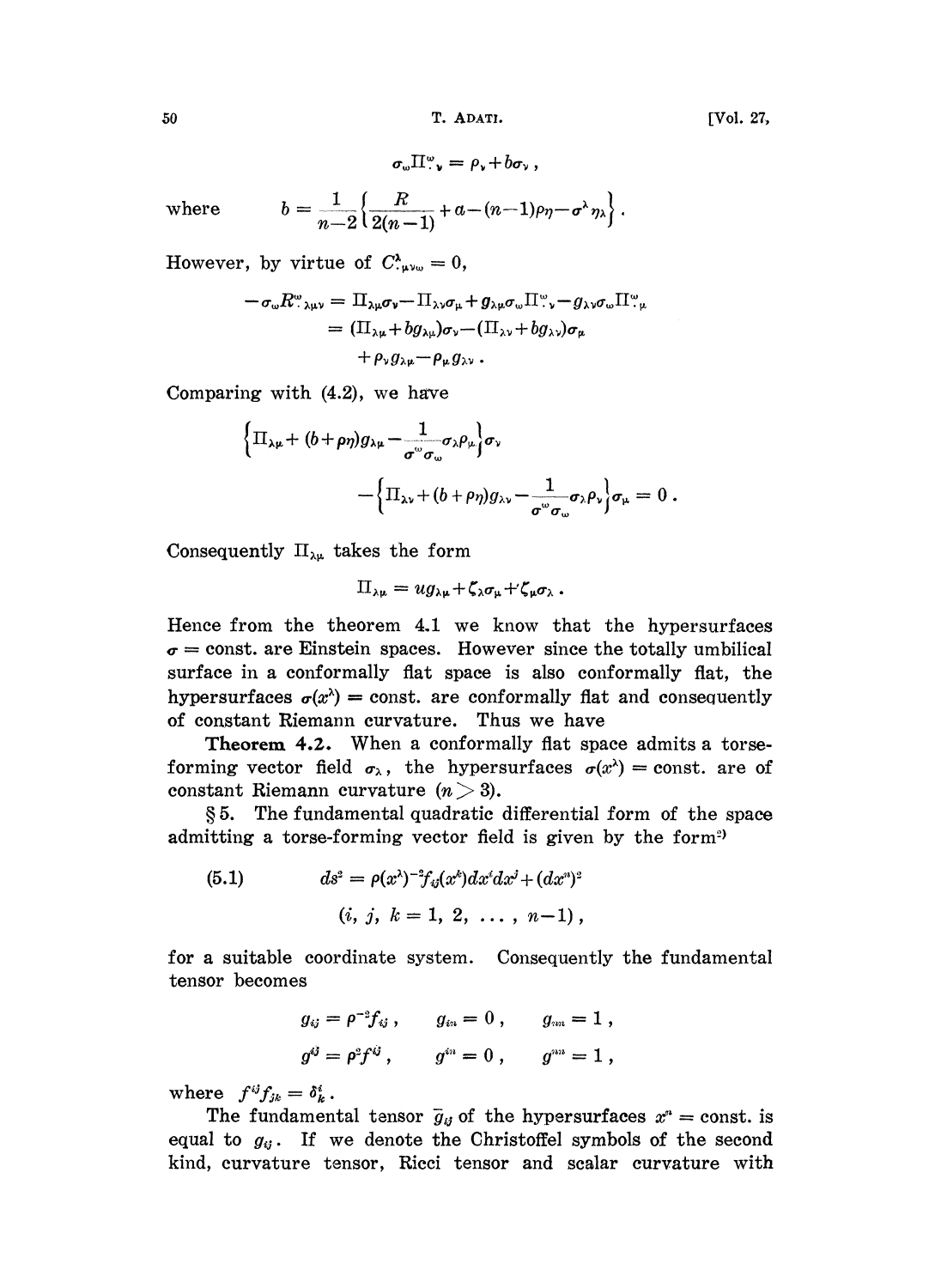respect to  $\overline{g}_i$  by  $\overline{\{j_k\}}$ ,  $\overline{R}$ ,  $\overline{R}$ , and  $\overline{R}$  respectively, we have from (5.1) the next equations:

(5.2) 
$$
\begin{cases} \begin{cases} n \\ nn \end{cases} = \begin{cases} i \\ in \end{cases} = \begin{cases} n \\ in \end{cases} = 0, \\ \begin{cases} \begin{cases} n \\ jk \end{cases} = \rho_n g_{j_k}, \\ \begin{cases} i \\ jn \end{cases} = -\rho_n \delta'_j, \\ \begin{cases} i \\ jk \end{cases} = \begin{cases} \overline{i} \\ jk \end{cases} = \begin{cases} i \\ jk \end{cases}^* - \delta'_j \rho_k - \delta'_k \rho_j + f^{il} f_{jk} \rho_l, \end{cases}
$$

where  $\rho_{\lambda} = \frac{\partial \log \rho}{\partial x^{\lambda}}$  and  $\begin{Bmatrix} i \\ jk \end{Bmatrix}^*$  are Christoffel symbols with respect to  $f_{ij}$ ;

$$
\begin{cases}\nR_{\cdot\,ml}^{n} = R_{\cdot\,nl}^{n} = 0, \\
R_{\cdot\,jnl}^{n} = \rho\left(\frac{1}{\rho}\right)_{m}g_{jl}, \quad R_{\cdot\,ml}^{n} = -\rho\left(\frac{1}{\rho}\right)_{m}\delta_{l}^{i}, \\
R_{\cdot\,jkl}^{n} = \frac{\partial\rho_{n}}{\partial x^{i}}g_{jk} - \frac{\partial\rho_{n}}{\partial x^{k}}g_{jl}, \\
R_{\cdot\,nl}^{i} = -\frac{\partial\rho_{n}}{\partial x^{i}}\delta_{k}^{i} + \frac{\partial\rho_{n}}{\partial x^{k}}\delta_{l}^{i}, \\
R_{\cdot\,jnl}^{i} = (\delta_{l}^{i}\delta_{j}^{k} - g^{ik}g_{ij})\frac{\partial\rho_{n}}{\partial x^{k}}, \\
R_{\cdot\,jkl}^{i} = R_{\cdot\,jkl}^{i} - \rho_{n}^{2}(g_{jk}\delta_{l}^{i} - g_{jl}\delta_{k}^{i}), \\
(1) \qquad \partial_{l}^{i}(1) = -\frac{\partial\rho_{l}}{\partial x^{i}}(1) \end{cases}
$$

where  $\left(\frac{1}{\rho}\right)_n = \frac{\partial}{\partial x^n} \left(\frac{1}{\rho}\right), \ \left(\frac{1}{\rho}\right)_{n} = \frac{\partial}{\partial x^n} \left(\frac{1}{\rho}\right)_n;$  $PR_{n} = -\frac{(n-1)n}{1}$ 

(5.4)  

$$
\begin{cases}\nR_{nn} = -(n-1)\rho(-\frac{1}{\rho})_{nn}, \\
R_{jn} = (n-2)\frac{\partial \rho_n}{\partial x^j}, \\
R_{jk} = \overline{R}_{jk} - g_{jk} \Big\{ \rho(-\frac{1}{\rho})_{nn} + (n-2) (\rho_n)^2 \Big\}; \\
\end{cases}
$$

(5.5) 
$$
R = \overline{R} - (n-1) \left\{ 2\rho \left( \frac{1}{\rho} \right)_{mn} + (n-2) (\rho_n)^2 \right\};
$$

$$
\left(\begin{array}{c} \Pi_{\scriptscriptstyle n n}=\dfrac{\overline{R}}{2(n\!-\!1)(n\!-\!2)}\!+\!\rho\!\Big(\dfrac{1}{\rho}\Big)_{\!\scriptscriptstyle n n}\!-\!\dfrac{1}{2}(\rho_{\scriptscriptstyle n})^{\scriptscriptstyle 2} \, ,\end{array}\right.
$$

$$
(5.6) \left\{\n \begin{array}{l}\n \Pi_{j_n} = -\frac{\partial \rho_n}{\partial x^j}, \\
 \prod_{jk} = -\frac{1}{n-2} \Big( \bar{R}_{jk} - \frac{\bar{R}}{2(n-1)} g_{jk} \Big) + \frac{1}{2} (\rho_n)^2 g_{jk};\n \end{array}\n\right.
$$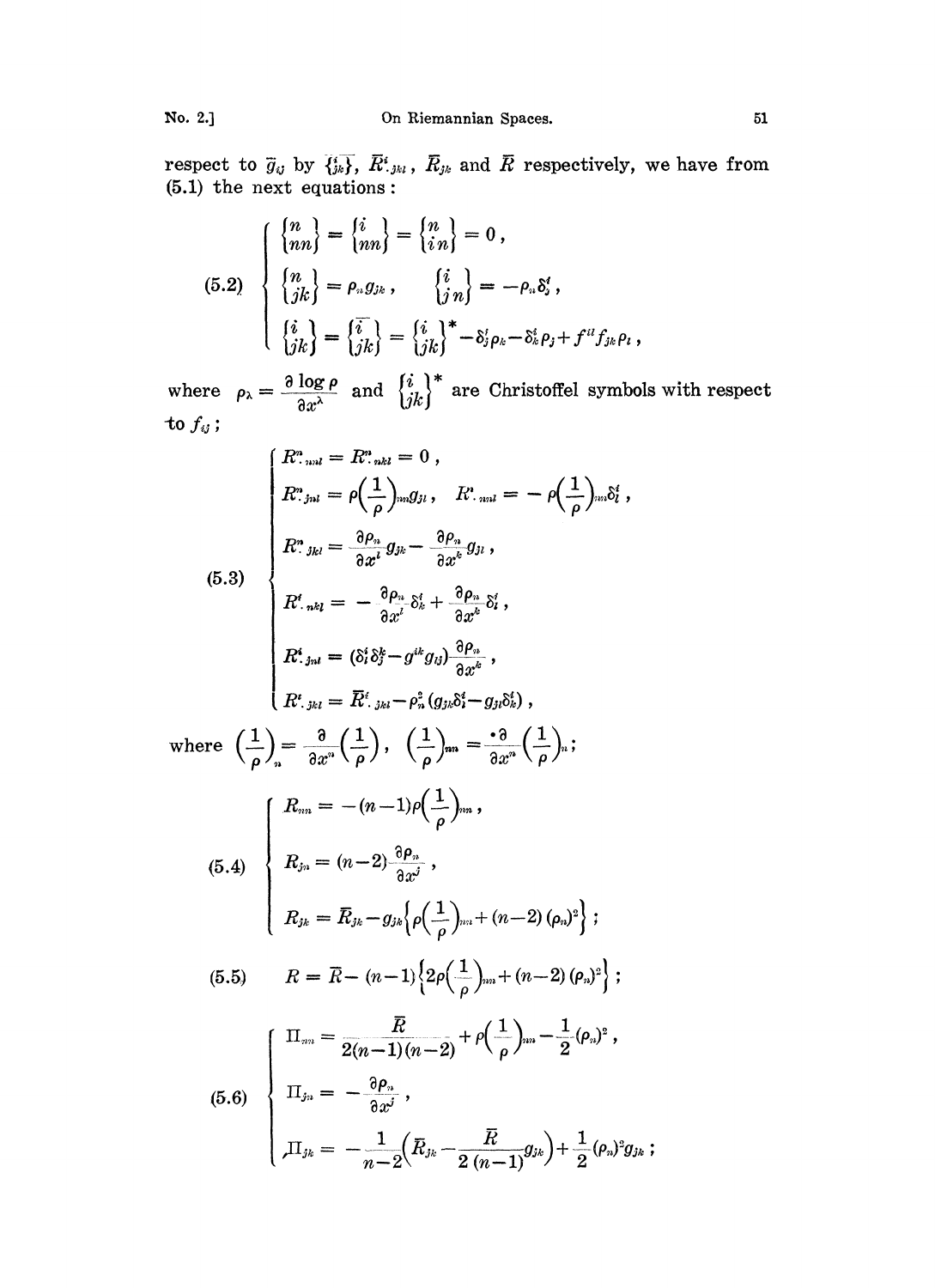T. ADATI.

(5.7)  

$$
\begin{cases}\nC_{\cdot \, tml}^{*} = C_{\cdot \, thl}^{*} = C_{\cdot \, shl}^{*} = C_{\cdot \, shl}^{i} = C_{\cdot \, shl}^{i} = 0, \\
C_{\cdot \, shl}^{*} = \frac{1}{n-2} (\bar{R}_{jl} - \frac{\bar{R}}{n-1} g_{jl}), \\
C_{\cdot \, mhl}^{i} = -\frac{1}{n-2} (\bar{R}_{\cdot \, l}^{i} - \frac{\bar{R}}{n-1} \delta_{l}^{i}), \\
C_{\cdot \, shl}^{i} = \bar{R}_{\cdot \, jhl}^{i} - \frac{1}{n-2} \{ (\bar{R}_{\cdot \, l}^{i} g_{jk} - \bar{R}_{\cdot \, k}^{i} g_{jl} + \bar{R}_{jk} \delta_{l}^{i} - \bar{R}_{jl}^{i} \delta_{k}^{i}) \\
& - \frac{1}{n-1} (\delta_{l}^{i} g_{jk} - \delta_{k}^{i} g_{jl}) \};\n\end{cases}
$$

$$
\Pi_{m_{i},j}-\Pi_{nj;i}=0,
$$
\n
$$
\Pi_{mn_{i},i}-\Pi_{ni;n}=\frac{1}{2(n-1)(n-2)}\frac{\partial \overline{R}}{\partial x^{i}},
$$
\n
$$
\Pi_{ij;n}-\Pi_{in;j}=-\frac{\rho_{n}}{n-2}\left(\overline{R}_{ij}-\frac{\overline{R}}{n-1}g_{ij}\right)
$$
\n
$$
-\frac{1}{n-2}\frac{\partial}{\partial x^{n}}\left(\overline{R}_{ij}-\frac{\overline{R}}{2(n-1)}g_{ij}\right)
$$
\n
$$
+\frac{\partial}{\partial x^{n}}\left(\rho_{i,j}-\rho_{i}\rho_{j}+\frac{1}{2}g^{kl}\rho_{k}\rho_{i}g_{ij}\right),
$$
\n
$$
\Pi_{ij;k}-\Pi_{ik;j}=-\frac{1}{n-2}\left\{\overline{R}_{ij}-\frac{\overline{R}}{2(n-1)}g_{ij}\right\}_{i,k}
$$
\n
$$
+\frac{1}{n-2}\left\{\overline{R}_{ik}-\frac{\overline{R}}{2(n-1)}g_{ik}\right\}_{i,j}.
$$

where  $\rho_{i,j}$  are covariant derivatives with respect to  $\bar{g}_{ij}$ .

When  $n > 3$ , we get from (5.7) readily

Theorem 5.1. In order that the space admitting a torse-forming vector field  $\sigma_{\lambda}$  is conformally flat, it is necessary and sufficient that the hypersurfaces  $\sigma(x^{\lambda})$  const, are of constant Riemann curvature  $(n > 3)$ .

Now we consider (5.8). Without loss of generality, we may suppose that  $\rho(x^i, x^i) = 1$  for some value  $x^i$  of  $x^i$ . Consequently the fundamental tensor of the hypersurface  $x^* = x_0^*$  is given by  $f_{\mathcal{Y}}$ . By a conformal transformation  $g_{\mathcal{Y}} = \rho^{-2} f_{\mathcal{Y}}$ , we have

(5.9) 
$$
\begin{aligned}\n\left\{\frac{i}{j k}\right\} &= \left\{\frac{i}{j k}\right\}^* - \delta_j^* \rho_k - \delta_k^j \rho_j + f^{ij} \rho_i f_{jk} \,, \\
R^i_{j k l} &= R^{*i}{}_{j k l} + \rho_{j k}^* \delta_l^i - \rho_{j l}^* \delta_k^i + f_{j k} f^{i m} \rho_{m l}^* - f_{j l} f^{i m} \rho_{m k}^* \,,\n\end{aligned}
$$

where  $R^{*i}_{ijkl}$  is a curvature tensor with respect to  $f_{ij}$  and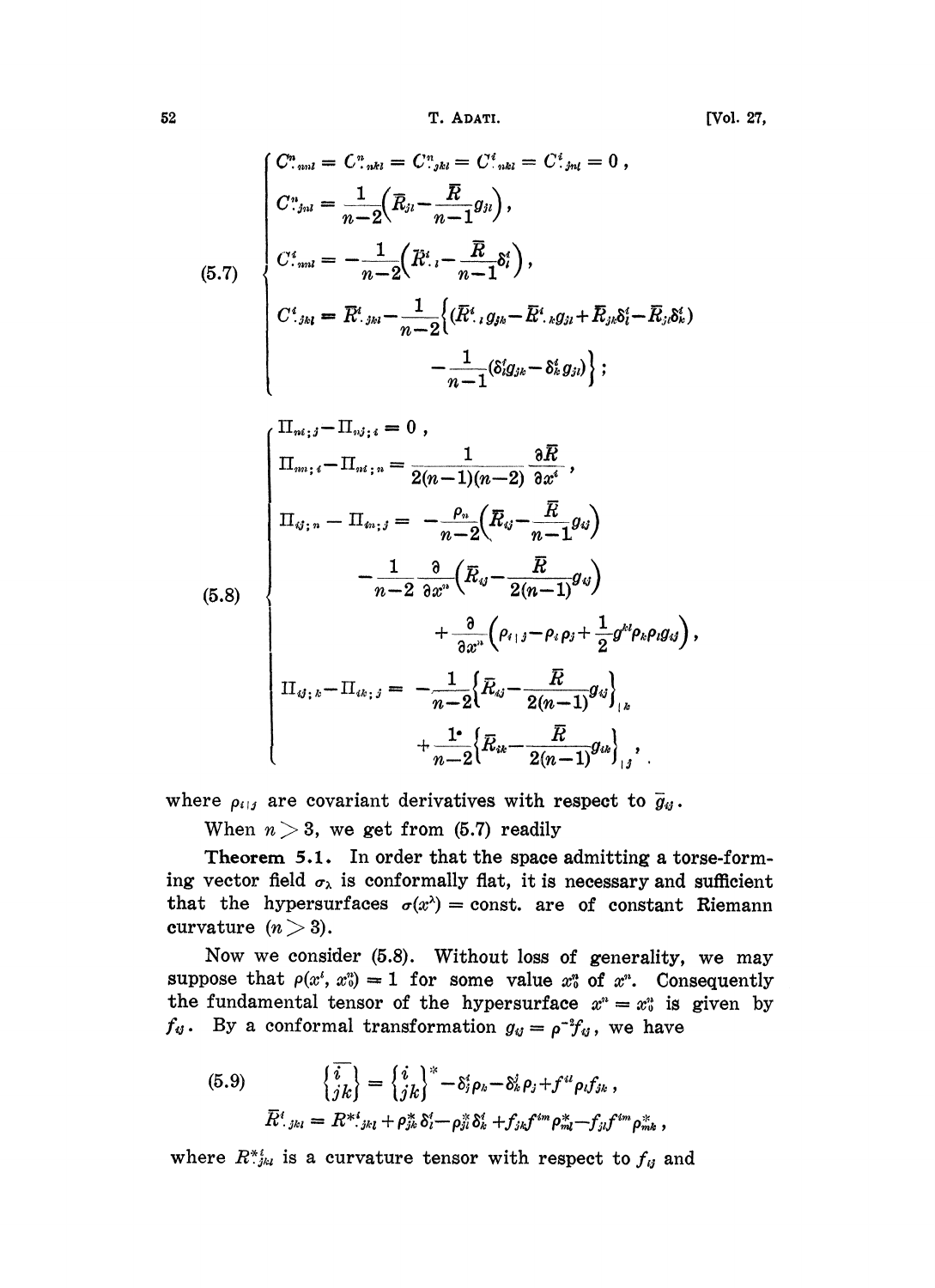No. 2.] On Riemannian Spaces.

$$
\rho^*_{jk} = \frac{\mathfrak{d}\rho_j}{\mathfrak{d}x^k} - \left\{\frac{l}{jk}\right\}^* \rho_l + \rho_j \rho_k - \frac{1}{2} f^{il} \rho_i \rho_l f_{jk}.
$$

Hence we have

(5.10) 
$$
\overline{R}_{jk} = R_{jk}^* + (n-3)\rho_{jk}^* + f^{lm}\rho_{lm}^*f_{jk},
$$

(5.11) 
$$
\overline{R}\rho^{-2} = R^* + 2(n-2)f^{lm}\rho_{lm}^*,
$$

where  $R_{jk}^* = R^{*i}_{jki}$ ,  $R^* = f^{jk}R_{jk}^*$ . Furthermore, from (5.9) we have

$$
\rho_{i,j} = \frac{\partial \rho_i}{\partial x^j} - \left\{ \overline{i_j} \right\} \rho_i
$$
  
= 
$$
\frac{\partial \rho_i}{\partial x^j} - \left( \left\{ \frac{l}{ij} \right\}^* - \delta_i^i \rho_j - \delta_j^i \rho_i + f^{im} \rho_m f_{ij} \right) \rho_i
$$

from which follows

(5.12) 
$$
\rho_{i|j} - \rho_i \rho_j + \frac{1}{2} g^{kl} \rho_k \rho_l g_{ij} = \rho_{ij}^*.
$$

Let us suppose that  $V_n$  is comformally flat. Since the hyper surfaces  $x^* = \text{const.}$  are Einstein spaces, we have

$$
\overline{R}_{\pmb{\psi}}{-}\frac{\overline{R}}{2(n\!-\!1)}g_{\pmb{\psi}}=\frac{\overline{R}}{2(n\!-\!1)}g_{\pmb{\psi}}=\frac{\overline{R}\rho^{-\mathfrak{s}}}{2(n\!-\!1)}f_{\pmb{\psi}}\,.
$$

Differentiating with respect to  $x^{\nu}$ ,

$$
\frac{\partial}{\partial x^n} \left( \overline{R}_{ij} - \frac{R}{2(n-1)} g_{ij} \right) = \frac{1}{2(n-1)} \frac{\partial}{\partial x^n} (\overline{R} \rho^{-2} f_{ij})
$$
\n
$$
(5.13) \qquad \qquad = (n-2) \frac{\partial}{\partial x^n} \left( \frac{1}{n-1} f^{lm} \rho_{lm}^* f_{ij} \right).
$$

Substituting  $(5.12)$  and  $(5.13)$  in  $(5.8)$ , we obtain

$$
\Pi_{ij\,;\,n} - \Pi_{in\,;\,j} = \frac{\partial}{\partial x^n} \left( \rho_{ij}^{\alpha} - \frac{1}{n-1} f^{lm} \rho_{lm}^{\alpha} f_{ij} \right) = 0,
$$

from which follows the equations of the form

(5.14) 
$$
\rho_{ij}^* - \frac{1}{n-1} f^{i_m} \rho_{im}^* f_{ij} = F(x^i) ,
$$

where  $F(x^i)$  is a certain function of  $x^i$ . However, when  $x^i = x_0^i$ , by virtue of  $\rho_i = 0$  and  $\rho_{ij}^* = 0$ , the left-hand member of (5.14) vanishes and the right-hand member does not involve  $x<sup>n</sup>$ . Consequently (5.14) becomes

53